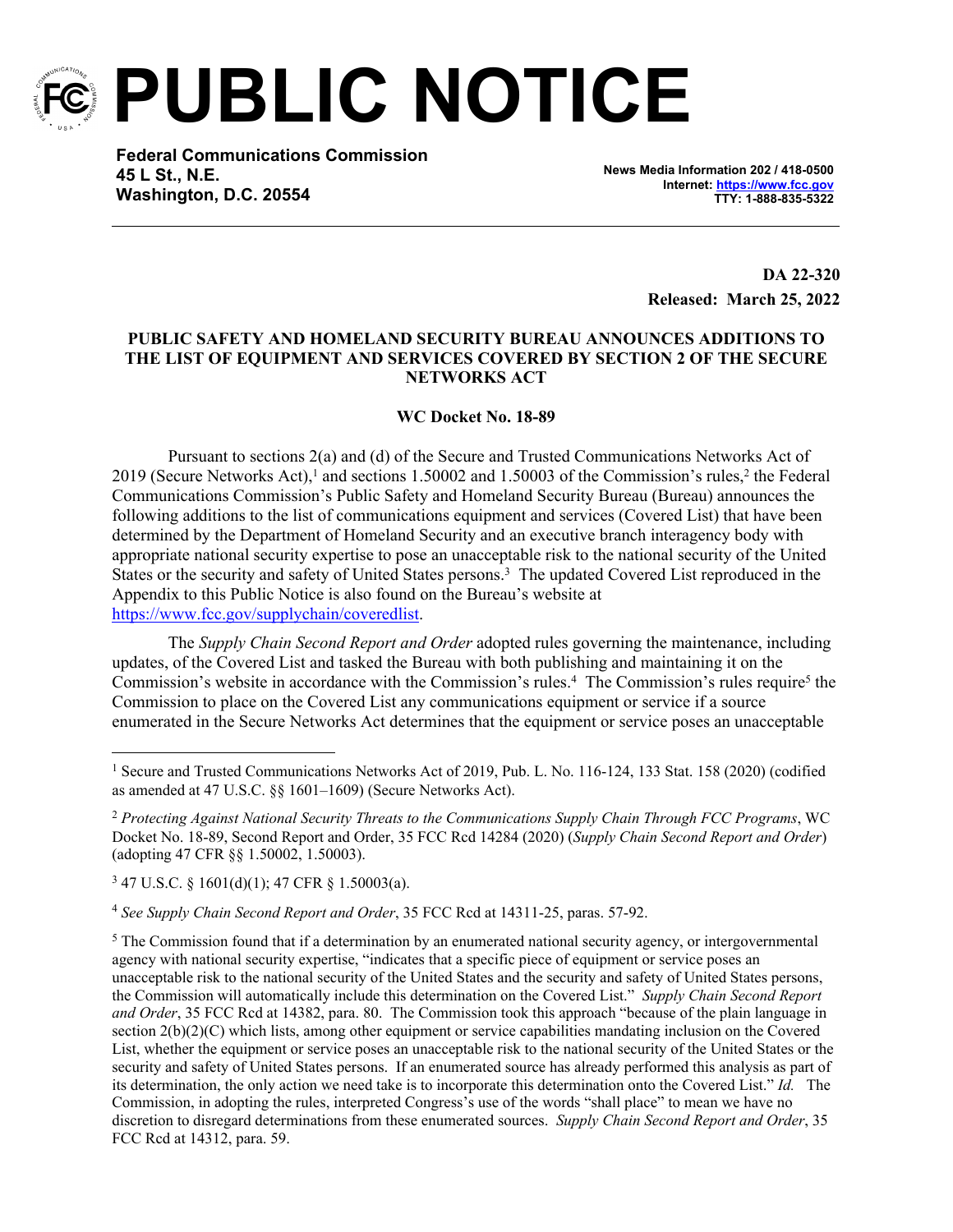risk to the national security of the United States, and if the communications equipment or service is capable of posing an unacceptable risk to the national security of the United States.<sup>6</sup> Two of those enumerated sources are the Department of Homeland Security<sup>7</sup> and the Committee for the Assessment of Foreign Participation in the United States Telecommunications Services Sector, a group of government agencies that assists the FCC in its public interest review of national security and law enforcement concerns that may be raised by foreign participation in the United States telecommunications services sector, which was formerly known informally as Team Telecom.<sup>8</sup>

The Bureau has identified three determinations, one from the Department of Homeland Security and two from Team Telecom, that meet the statutory requirements for additions to the Covered List.

First, a Binding Operational Directive (BOD), issued by the Department of Homeland Security and published in the Federal Register on September 11, 2017, required certain federal agencies to remove "Kaspersky-branded products" from federal information systems.<sup>9</sup> More specifically, the BOD is a compulsory direction to federal, executive branch, departments and agencies for the purposes of safeguarding information and information systems; federal agencies are required to comply with BODs.<sup>10</sup> The BOD states that, in consultation with interagency partners, the Department of Homeland Security "determined that the risks presented by Kaspersky-branded products justify the issuance of this Binding Operational Directive."<sup>11</sup> Based on the required actions by federal agencies in response to the threats identified in the BOD, we interpret the BOD to be a finding from the Department of Homeland Security that Kaspersky-branded products pose an unacceptable risk to the national security of the United States. Further, by requiring federal agencies to remove Kaspersky-branded products we find that the Department of Homeland Security has determined that its products are capable of posing an unacceptable risk to the national security of the United States and its people.<sup>12</sup>

Second, Team Telecom found that China Telecom (Americas) Corp. (China Telecom) services

7 47 CFR § 1.50002; *see also* 47 U.S.C. § 1601(c)(1), (4). The Secure Networks Act defines "appropriate national security agency" as used in section  $2(c)(4)$  to include the Department of Homeland Security. 47 U.S.C.  $$1608(2)(A).$ 

<sup>8</sup> *Supply Chain Second Report and Order*, 35 FCC Rcd at 14312, para. 61. The Executive Branch agencies that jointly made the specific determinations that we recognize here are DOJ, DHS, DOD, the Departments of State and Commerce, and USTR. These agencies are collectively referred to as the Executive Branch agencies. These Executive Branch agencies are either Members of or Advisors to the Committee for the Assessment of Foreign Participation in the United States Telecommunications Services Sector, which was created pursuant to Executive Order 13913, 85 Fed. Reg. 19643 (Apr. 4, 2020). *See* The Committee for the Assessment of Foreign Participation in the United States Telecommunications Services Sector - Frequently Asked Questions,

[https://www.justice.gov/nsd/committee-assessment-foreign-participation-united-states-telecommunications-services](https://www.justice.gov/nsd/committee-assessment-foreign-participation-united-states-telecommunications-services-sector)[sector.](https://www.justice.gov/nsd/committee-assessment-foreign-participation-united-states-telecommunications-services-sector)

9 National Protection and Programs Directorate, DHS, *Notification of Issuance of Binding Operational Directive 17- 01 and Establishment of Procedures for Responses*, 82 Fed. Reg. 43782, 43783 (Sept. 19, 2017) (BOD), [https://www.federalregister.gov/documents/2017/09/19/2017-19838/national-protection-and-programs-directorate](https://www.federalregister.gov/documents/2017/09/19/2017-19838/national-protection-and-programs-directorate-notification-of-issuance-of-binding-operational)[notification-of-issuance-of-binding-operational.](https://www.federalregister.gov/documents/2017/09/19/2017-19838/national-protection-and-programs-directorate-notification-of-issuance-of-binding-operational)

<sup>10</sup> 44 U.S.C. §§ 3552(b)(1), 3553(b)(2), 3554(a)(1)(B)(ii).

<sup>11</sup> BOD, 82 Fed. Reg. at 43783.

<sup>12</sup> The Department of Homeland Security issued the BOD pursuant to its authority under the Federal Information Security Modernization Act of 2014 (FISMA), Pub. L. No. 113-283, 128 Stat. 3073. FISMA, among other things, vests the Department of Homeland Security, in consultation with the Office of Management and Budget, to administer the implementation of agency information security policies and practices for information systems, which includes assisting agencies and providing certain government-wide protections, such as BODs. 44 U.S.C. § 3553. The BOD identifies some specific Kaspersky-branded products that were known at the time it was published. *See*  BOD, 82 Fed. Reg. at 43783.

<sup>6</sup> 47 CFR § 1.50002; *see also* 47 U.S.C. § 1601(b)-(c).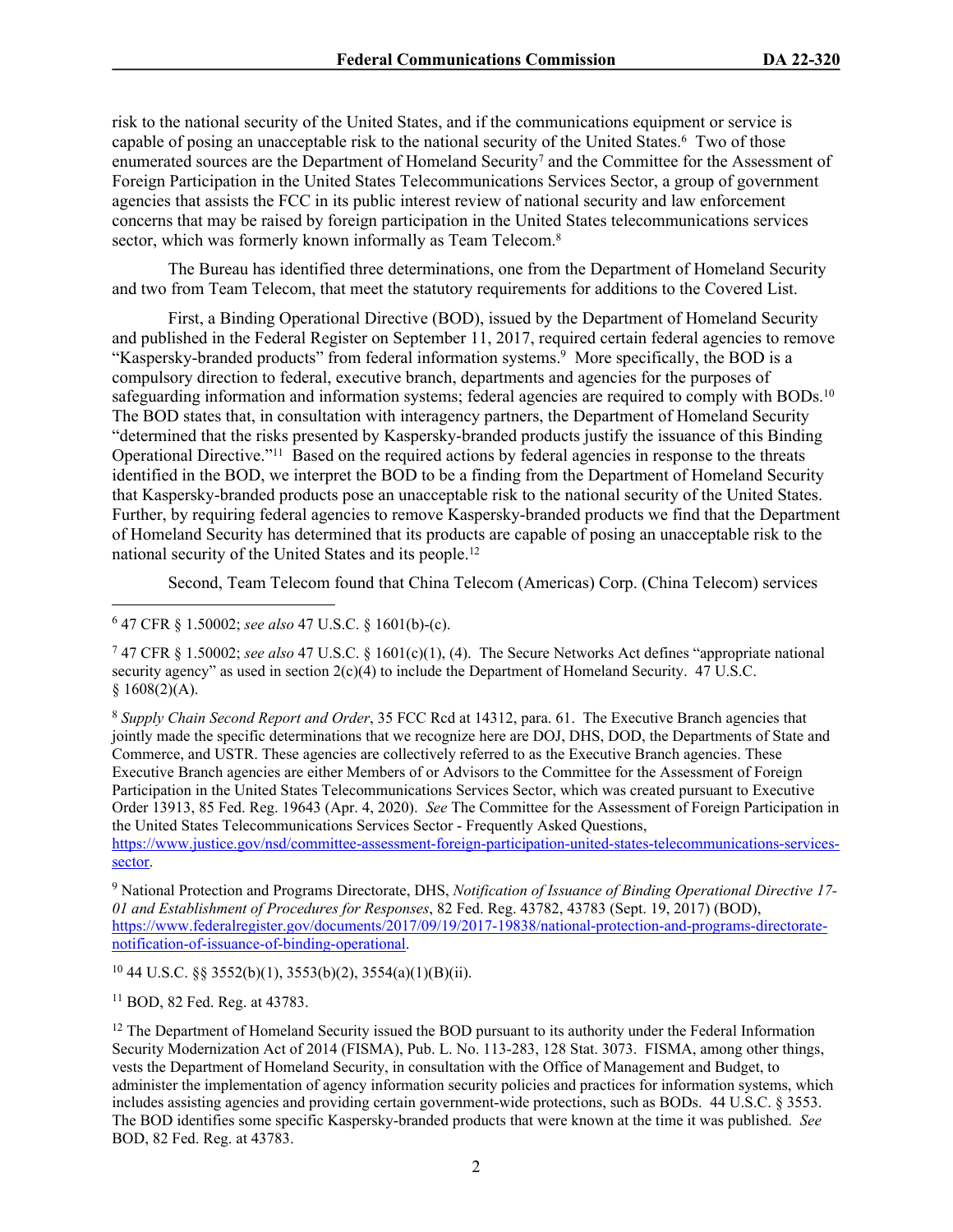associated with its section 214 authorizations, and China Telecom's operations as a carrier in the United States pose substantial and unacceptable risks to U.S. national security and law enforcement concerns.<sup>13</sup> Based on Team Telecom's finding that China Telecom's services associated with its section 214 authorizations pose substantial and unacceptable risks to U.S. national security, we find that Team Telecom also determined that those services are capable of otherwise posing an unacceptable risk to the national security of the United States and its people.

Third, Team Telecom found that services associated with China Mobile International USA Inc. (China Mobile)'s application for a certificate of public convenience and necessity under section 214 of the Communications Act raised "substantial and unacceptable national security and law enforcement risks in the current national security environment."<sup>14</sup> Based on Team Telecom's finding that China Mobile's services associated with its application for section 214 services posed substantial and unacceptable risks to U.S. national security, we find that Team Telecom also determined that the services that China Mobile's application sought authority to provide are capable of otherwise posing an unacceptable risk to the national security of the United States and its people.

The inclusion of these services on the Covered List extends both to subsidiaries and affiliates of the named entities.

Consistent with the Secure Networks Act and the Commission's rules, the Bureau will update this list upon becoming aware of any equipment or service that satisfies the criteria established in section 2 of the Secure Networks Act and section 1.50002 of the Commission's rules.

For further information, please contact Zenji Nakazawa, Associate Bureau Chief, Public Safety and Homeland Security Bureau at or [Zenji.Nakazawa@fcc.gov](mailto:Zenji.Nakazawa@fcc.gov).

**– FCC –**

<sup>&</sup>lt;sup>13</sup> See generally Executive Branch Recommendation to the Federal Communications Commission to Revoke and Terminate [CTA's] International Section 214 Common Carrier Authorizations, File Nos. ITC-214-20010613-00346, ITC-214- 20020716-00371, ITC-T/C-20070725-00285, at 1 (filed Apr. 9, 2020) (China Telecom Executive Branch Recommendation). (finding the Executive Branch's recommendation "reflects the substantial and unacceptable national security and law enforcement risks associated with China Telecom's continued access to U.S. telecommunications infrastructure pursuant to its international Section 214 authorizations").

<sup>14</sup> *See generally* Executive Branch Recommendation to the Federal Communications Commission to Deny China Mobile International (USA) Inc.'s Application for an International Section 214 Authorization, File No. ITC-214- 20110901- 00289 at 1 (filed July 2, 2018) (finding the application "raises substantial and unacceptable national security and law enforcement risks in the current national security environment").